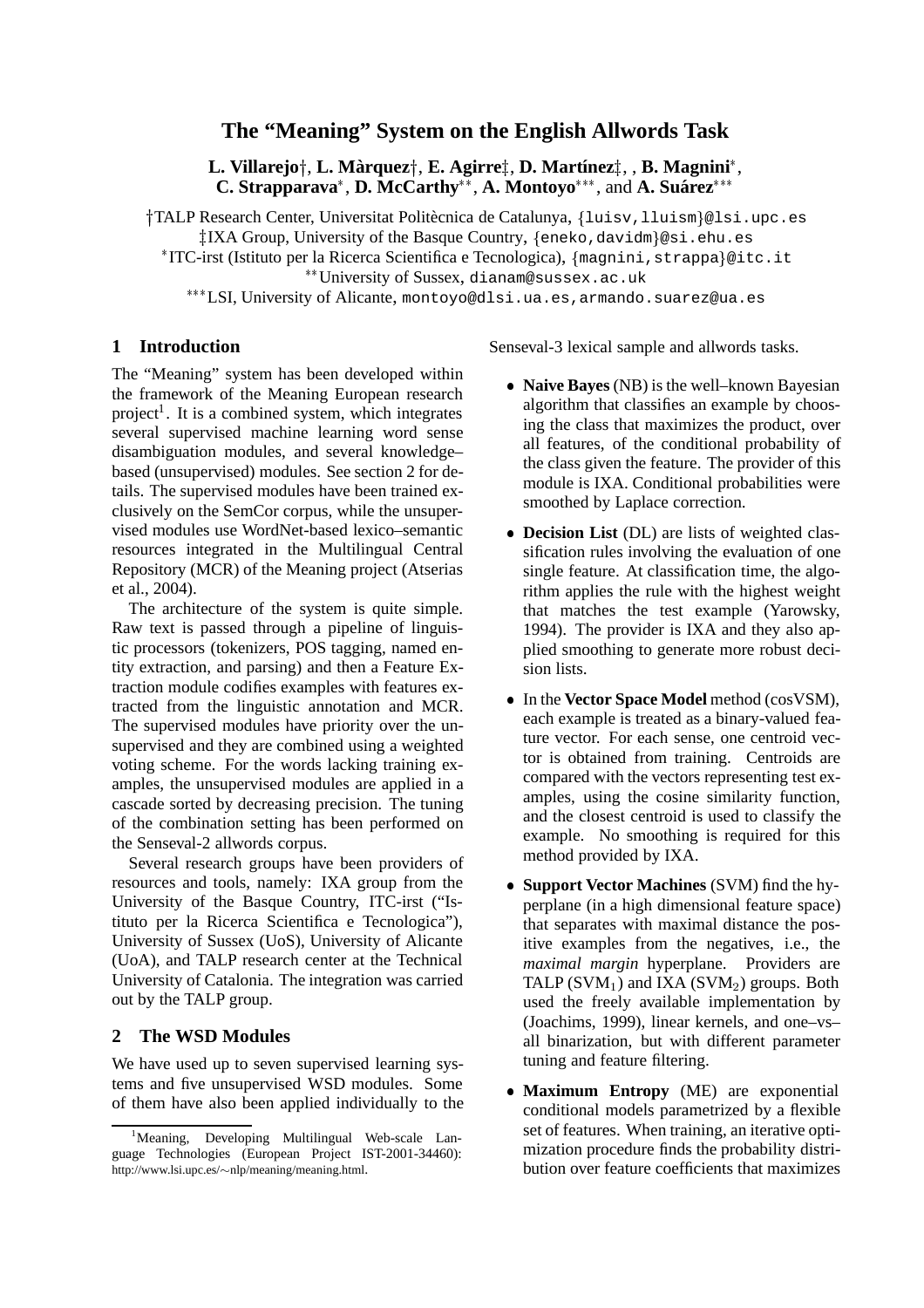the entropy on the training data. This system is provided by UoA.

- **AdaBoost** (AB) is a method for learning an ensemble of *weak* classifiers and combine them into a *strong* global classification rule. We have used the implementation described in (Schapire and Singer, 1999) with decision trees of depth fixed to 3. The provider of this system is TALP.
- **Domain Driven Disambiguation** (DDD) is an unsupervised method that makes use of domain information in order to solve lexical ambiguity. The disambiguation of a word in its context is mainly a process of comparison between the domain of the context and the domains of the word's senses (Magnini et al., 2002). ITC-irst provided two variants of the system DDD<sub>P</sub> and DDD<sub>F<sub>1</sub></sub>, aiming at maximizing precision and  $F_1$  score, respectively. The UoA group also provided another domain–based unsupervised classifier (DOM). Their approach exploits information contained in glosses of WordNet Domains and introduces a new lexical resource "Relevant Domains" obtained from Association Ratio over glosses of WordNet Domains.
- **Automatic Predominant Sense** (autoPS) provide an unsupervised first sense heuristic for the polysemous words in WordNet. This is produced by UoS automatically from the BNC (McCarthy et al., 2004). The method uses automatically acquired thesauruses for the main PoS categories. The nearest neighbors for each word are related to its WordNet senses using a WordNet similarity measure.
- We also used a **Most Frequent Sense tagger**, according to the WordNet ranking of senses (MFS).

# **3 Evaluation of Individual Modules**

For simplicity, and also due to time constraints, the supervised modules were trained exclusively on the SemCor-1.6 corpus, intentionally avoiding the use of other sources of potential training examples, e.g, other corpora, WordNet examples and glosses, similar/substitutable examples extracted from the same Semcor-1.6, etc. An independent training set was generated for each polysemous word (of a certain part–of–speech) with 10 or more examples in the SemCor-1.6 corpus. This makes a total of 2,440 independent learning problems, on which all supervised WSD systems were trained.

The feature representation of the training examples was shared between all learning modules. It consists of a rich feature representation obtained using the Feature Extraction module of the TALP team in the Senseval-3 English lexical sample task. The feature set includes the classic window–based pattern features extracted from a local context and the "bag–of–words" type of features taken from a broader context. It also contains a set of features representing the syntactic relations involving the target word, and semantic features of the surrounding words extracted from the MCR of the Meaning project. See (Escudero et al., 2004) for more details on the set of features used.

The validation corpus for these classifiers was the Senseval-2 allwords dataset, which contains 2,473 target word occurrences. From those, 2,239 occurrences correspond to polysemous words. We will refer to this subcorpus as S2-pol. Only 1,254 words from S2-pol were actually covered by the classifiers trained on the SemCor-1.6 corpus. We will refer to this subset of words as the S2-pol-sup corpus. The conversion between WordNet-1.6 synsets (SemCor-1.6) and WordNet-1.7 (Senseval-2) was performed on the output of the classifiers by applying an automatically derived mapping provided by  $TALP<sup>2</sup>$ .

Table 1 shows the results (precision and coverage) obtained by the individual supervised modules on the S2-pol-sup subcorpus, and by the unsupervised modules on the S2-pol subcorpus (i.e., we exclude from evaluation the monosemous words). Support Vector Machines and AdaBoost are the best performing methods, though all of them perform in a small accuracy range from 53.4% to 59.5%.

Regarding the unsupervised methods, DDD is clearly the best performing method, achieving a remarkable precision of 61.9% with the DDD<sub>P</sub> variant, at a cost of a lower coverage. The  $\text{DDD}_{F_1}$  ap pears to be the best system for augmenting the coverage of the former. Note that the autoPS heuristic for ranking senses is a more precise estimator than the WordNet most–frequent–sense (MFS).

#### **4 Integration of WSD modules**

All the individual modules have to be integrated in order to construct a complete allwords WSD system. Following the architecture described in section 1, we decided to apply the unsupervised modules only to the subset of the corpus not covered by the training examples. Some efforts on applying the unsupervised modules jointly with the supervised failed at improving accuracy. See an example in table 3.

 $^{2}$ http://www.lsi.upc.es/ $\sim$ nlp/tools/mapping.html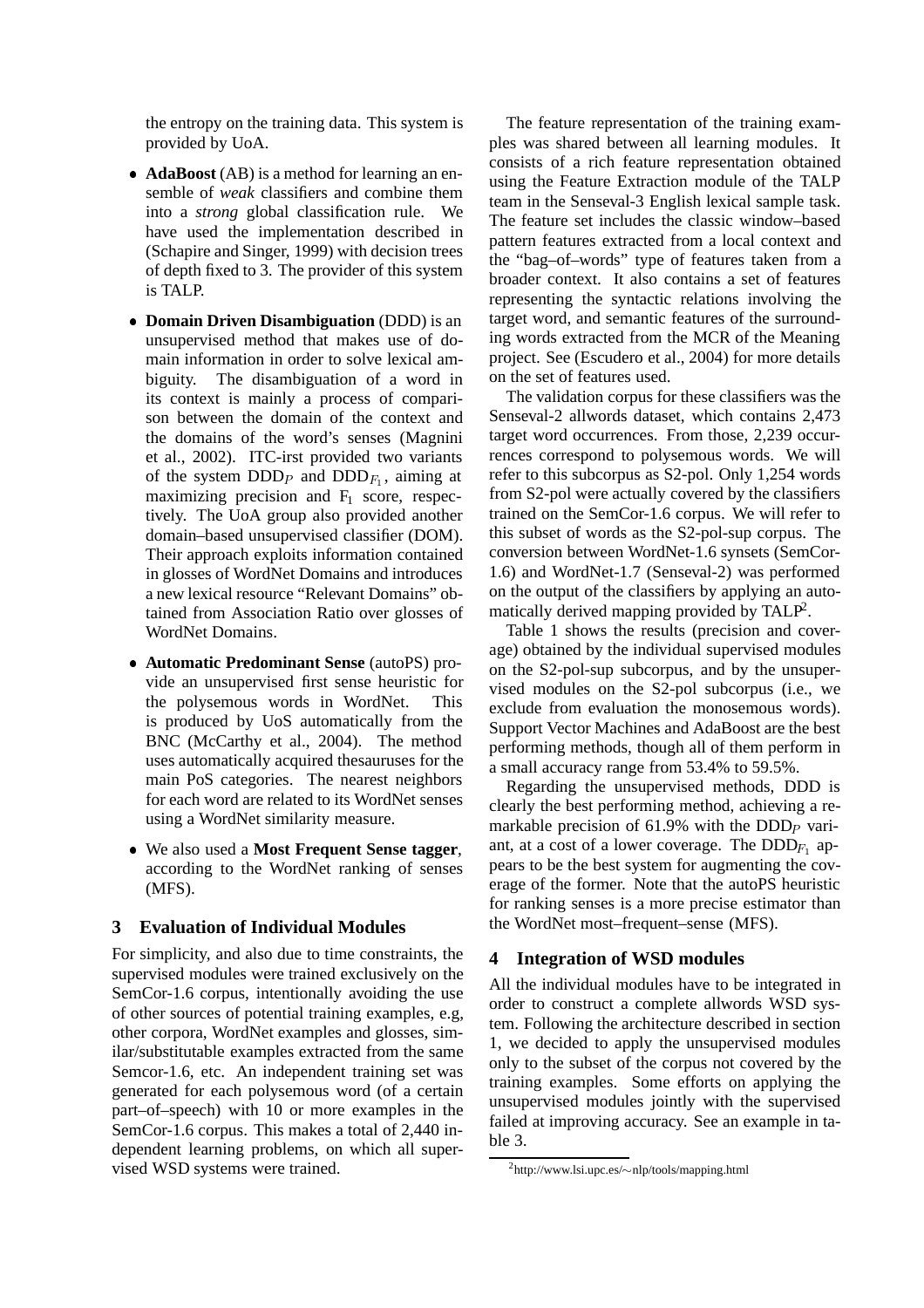|       |       |       |                    |       | unsupervised, S2-pol corpus<br>supervised, S2-pol-sup corpus |       |           |      |                                        |      |      |      |
|-------|-------|-------|--------------------|-------|--------------------------------------------------------------|-------|-----------|------|----------------------------------------|------|------|------|
|       | SVM.  | AB    | $cosVSM$ $SVM2$ ME |       |                                                              | NB    |           |      | $DL$ $ DDD_P$ $DDD_F$ , autoPS MFS DOM |      |      |      |
| prec. | 59.5  | 59.1  | 57.8               | 57.1  | 56.3                                                         | 54.6  | 53.4 61.9 |      | 50.2                                   | 45.2 | 32.5 | 23.8 |
| cov.  | 100.0 | 100.0 | 100.0              | 100.0 | 100.0                                                        | 100.0 | 100.0     | 48.8 | 99.6                                   | 89.6 | 98.0 | 49.1 |

Table 1: Results of individual supervised and unsupervised WSD modules

As a first approach, we devised three baseline systems (Base-1, Base-2, and Base-3), which use the best modules available in both subsets. Base-1 applies the  $SVM<sub>1</sub>$  supervised method and the MFS for the non supervised part. Base-2 applies also the  $SVM_1$  supervised method and the cascade  $DDD_{P-}$ MFS for the non supervised part (MFS is used in the cases in which  $DDD<sub>P</sub>$  abstains). Base-3 shares the same approach but uses a third unsupervised module:  $\text{DDD}_{P} - \text{DDD}_{F_1} - \text{MFS}.$ 

 The precision results of the baselines systems can be found in the right hand side of table 3. As it can be observed, the positive contribution of the DDD module is very significant since Base-2 performs 2.2 points higher than Base-1. The addition of the third unsupervised module (DDD $_{F_1}$ ) makes Base-3 to gain 0.4 extra precision points.

As simple combination schemes we considered majority voting and weighted voting. More sophisticated combination schemes are difficult to tune due to the extreme data sparseness on the validation set. In the case of unsupervised systems, these combination schemes degraded accuracy because the least accurate systems perform much worse that the best ones. Thus, we simply decided to apply a cascade of unsupervised modules sorted by precision on the Senseval-2 corpus.

In the case of the supervised classifiers there is a chance of improving the global performance, since there are several modules performing almost as well as the best. Previous to the experiments, we calculated the agreement rates on the outputs of each pair of systems (low agreements increase the probability of uncorrelatedness between errors of different systems). We obtained an average agreement of 83.17%, with values between 64.7% (AB vs  $\text{SVM}_2$ ) and  $88.4\%$  (SVM<sub>2</sub> vs cosVSM).

The ensembles were obtained by incrementally aggregating, to the best performing classifier, the classifiers from a list sorted by decreasing accuracy. The ranking of classifiers can be performed by evaluating them at different levels of granularity: from particular words to the overall accuracy on the whole validation set. The level of granularity defines a tradeoff between classifier specialization and risk of overfitting to the tuning corpus. We decided to take an intermediate level of granularity, and sorted the classifiers according to their performance on word sets based on the number of training examples available $3$ .

Table 2 contains the results of the ranking experiment, by considering five word-sets of increasing number of training examples: between 10 and 20, between 21 and 40, between 41 and 80, etc. At each cell, the accuracy value is accompanied by the relative position the system achieves in that particular subset. Note that the resulting orderings, though highly correlated, are quite different from the one derived from the overall results.

|                  | (10.20)    | (21,40)    | (41,80)    | (81.160)   | >160       |
|------------------|------------|------------|------------|------------|------------|
| SVM:             | $60.9 - 1$ | $59.1 - 1$ | $64.2 - 2$ | $61.1 - 2$ | 56.4-1     |
| AB               | $60.9 - 1$ | 56.6-2     | $60.0 - 7$ | $64.7 - 1$ | $56.1 - 2$ |
| c-VSM            | 59.9-2     | 56.6-2     | $62.6 - 3$ | $57.0 - 4$ | $55.8 - 3$ |
| SVM <sub>2</sub> | $50.8 - 5$ | $55.1 - 4$ | $61.6 - 4$ | $57.4 - 3$ | $53.1 - 5$ |
| <b>ME</b>        | $56.7 - 3$ | $55.3 - 3$ | $65.3 - 1$ | 53.3-5     | 53.8-4     |
| <b>NB</b>        | 59.9-2     | 54.6-5     | $61.1 - 5$ | $49.2 - 6$ | $51.5 - 7$ |
| DL.              | 56.4-4     | $49.9 - 6$ | $60.5 - 6$ | $47.2 - 7$ | $52.5 - 6$ |

Table 2: Results on frequency–based word sets

Table 3 shows the precision results<sup>4</sup> of the Meaning system obtained on the whole Senseval-2 corpus by combining from 1 to 7 supervised classifiers according to the classifier orderings of table 2 for each subset of words. The unsupervised classifiers are all applied in a cascade sorted by precision. M-Vot stands for a majority voting scheme, while W-Vot refers to the weighted voting scheme. The weights for the classifiers are simply the accuracy values on the validation corpus. As an additional example, the column M-Vot+ shows the results of the voting scheme when the unsupervised  $DDD<sub>P</sub>$  module is also included in the ensemble. The table also includes the baseline results.

Unfortunately, the ensembles of classifiers did not provide significant improvements on the final precision. Only in the case of weighted voting a slight improvement is observed when adding up to 3 classifiers. From the fourth classifier performance also degrades. The addition of unsupervised systems to the supervised ensemble systematically degraded performance.

As a reference, the best result (67.5% precision

<sup>&</sup>lt;sup>3</sup>One of the factors that differentiates between learning algorithms is the amount of training examples needed to learn.

<sup>4</sup> Coverage of the combined systems is 98% in all cases.